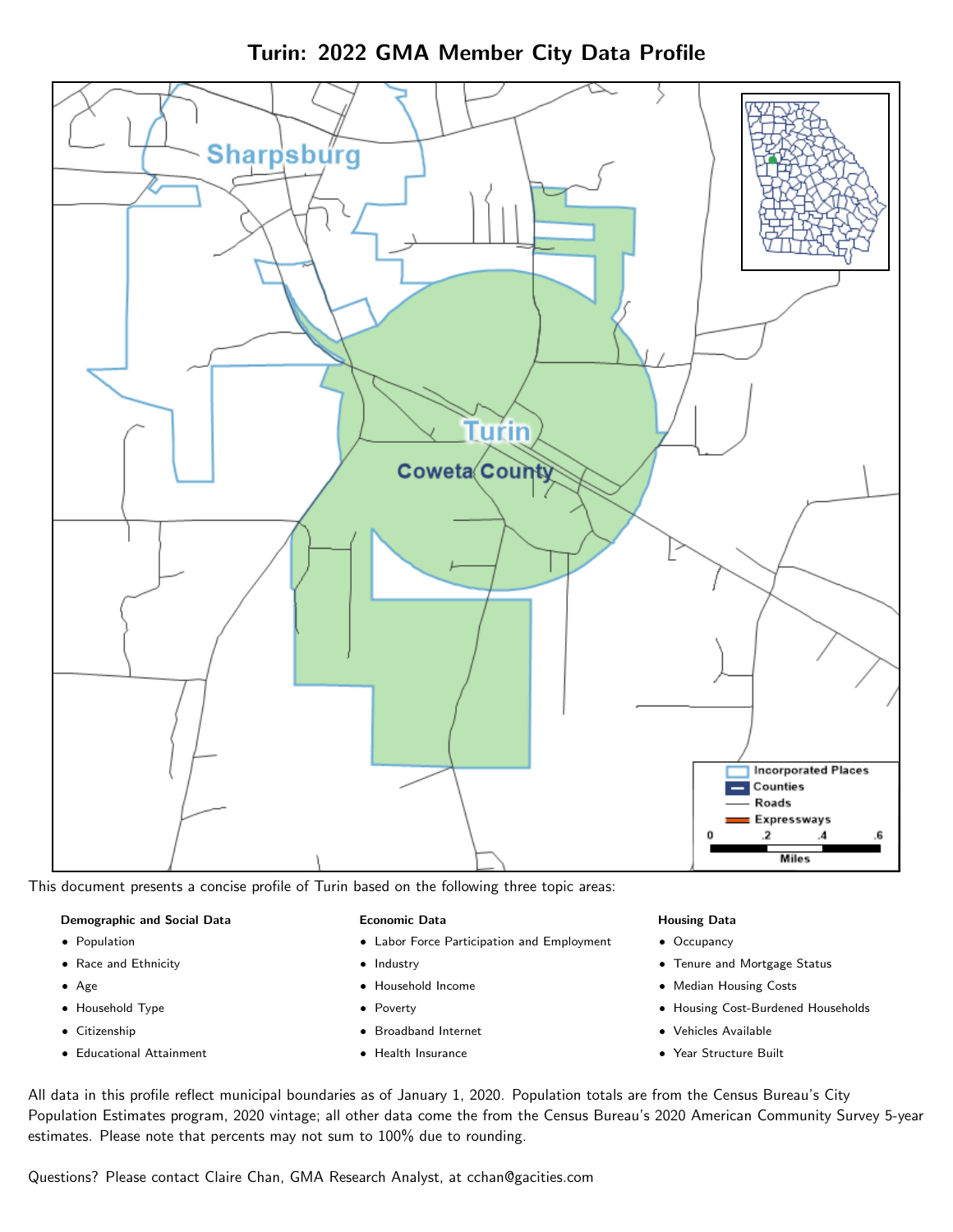# Turin: Demographic and Social





## **Citizenship**



Source: American Community Survey, 2020 5-year estimates, table B05002 Source: American Community Survey, 2020 5-year estimates, table B15002

#### Race and Ethnicity



Source: U.S. Census Bureau, City Population Estimates, 2020 vintage Source: American Community Survey, 2020 5-year estimates, table B03002

## Household Type



Source: American Community Survey, 2020 5-year estimates, table B01001 Source: American Community Survey, 2020 5-year estimates, table B11001

### Educational Attainment



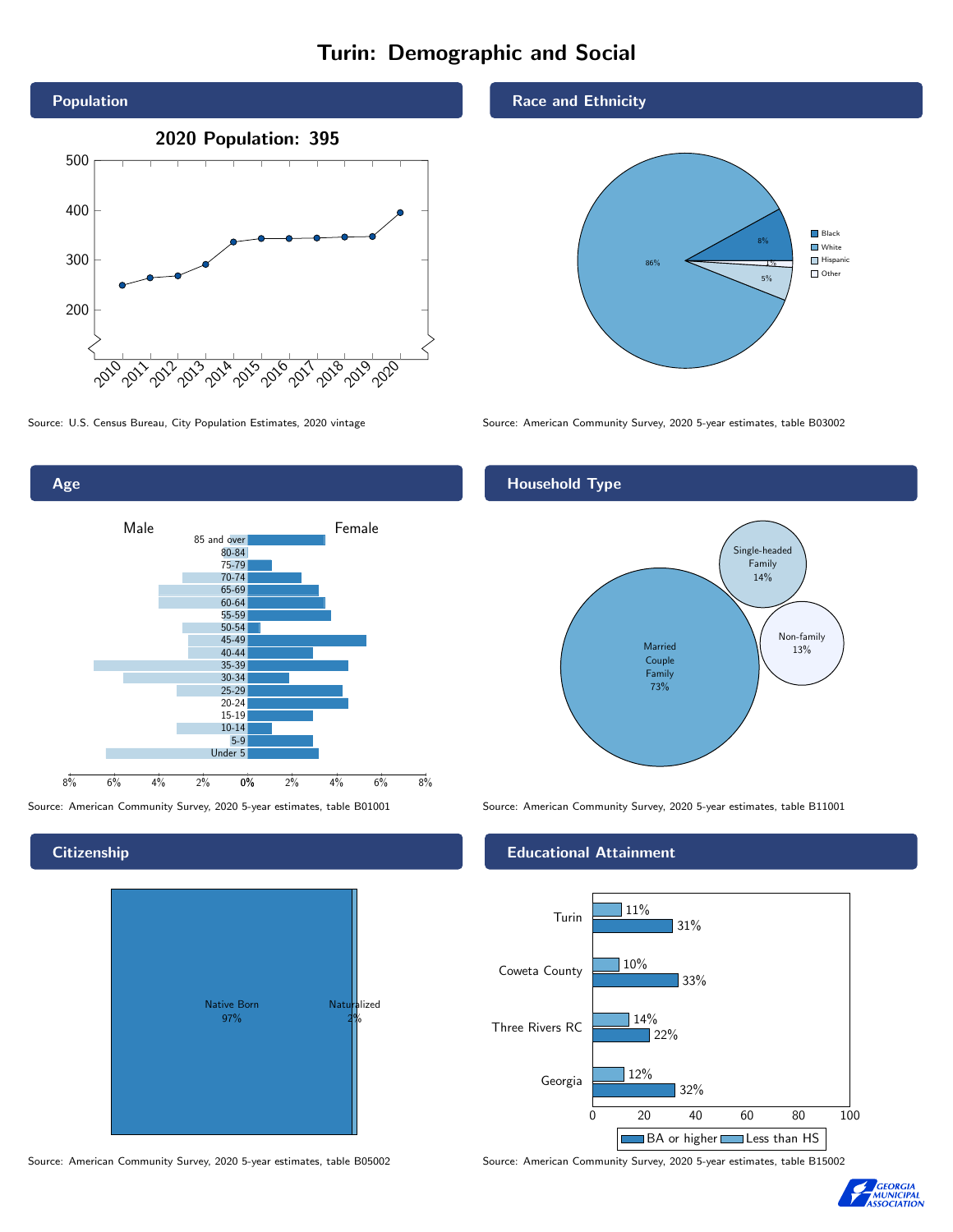# Turin: Economic





Source: American Community Survey, 2020 5-year estimates, table B23001 Note: Unemployment rate is based upon the civilian labor force.



Source: American Community Survey, 2020 5-year estimates, tables B19013 and B19025 Source: American Community Survey, 2020 5-year estimates, table B17010



Source: American Community Survey, 2020 5-year estimates, table B28002 Source: American Community Survey, 2020 5-year estimates, table B18135

#### Industry

| Agriculture, forestry, fishing and hunting, and mining      | $1\%$ |
|-------------------------------------------------------------|-------|
| Construction                                                | 12%   |
| Manufacturing                                               | 6%    |
| <b>Wholesale Trade</b>                                      | 3%    |
| Retail Trade                                                | 13%   |
| Transportation and warehousing, and utilities               | 13%   |
| Information                                                 | $2\%$ |
| Finance and insurance, real estate, rental, leasing         | 3%    |
| Professional, scientific, mgt, administrative, waste mgt    | 12%   |
| Educational services, and health care and social assistance | 22%   |
| Arts, entertainment, recreation, accommodation, food        | 3%    |
| service                                                     |       |
| Other services, except public administration                | 6%    |
| Public administration                                       | 2%    |

Source: American Community Survey, 2020 5-year estimates, table C24030

## Poverty



# **Health Insurance**